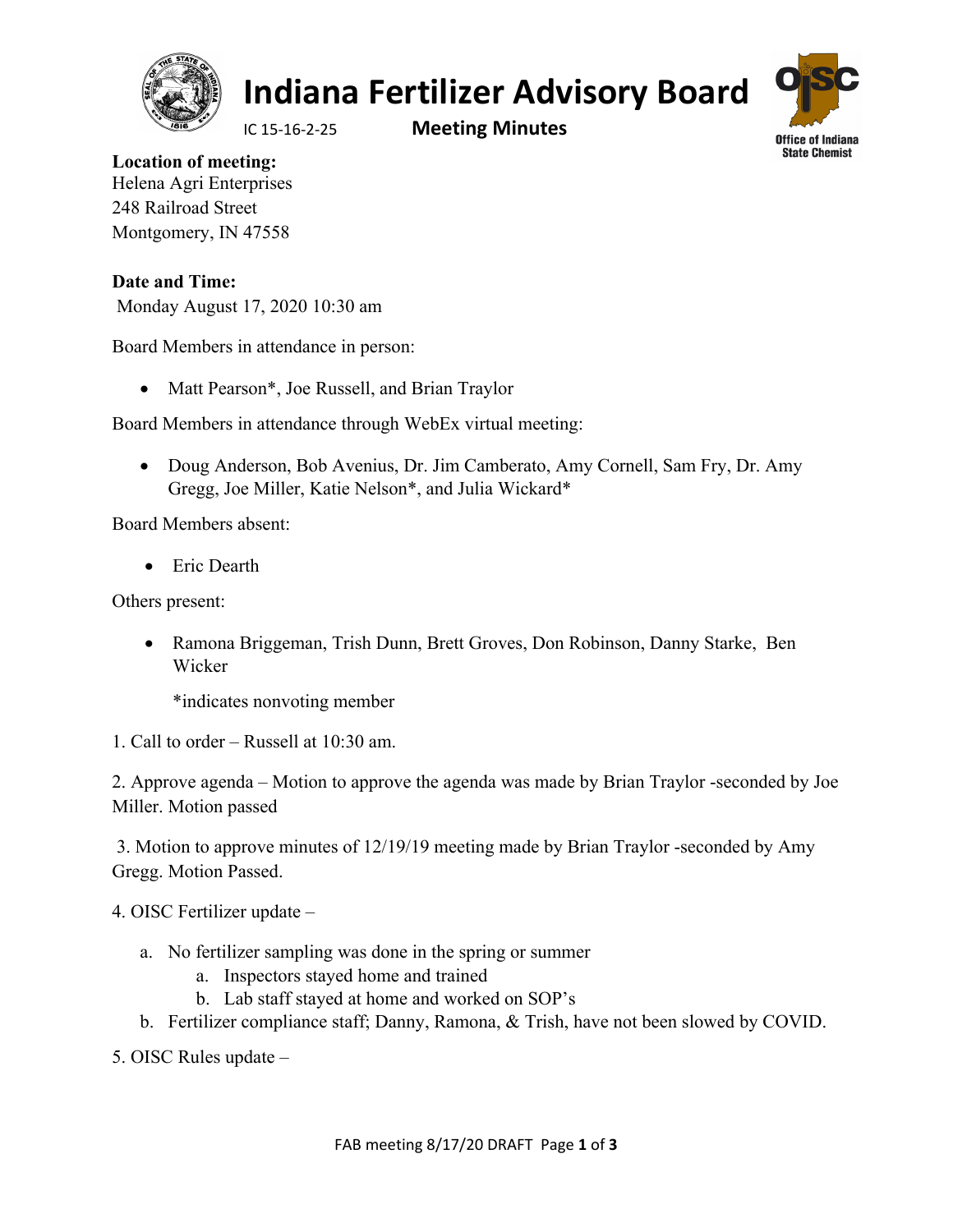- c. Processed manure public hearing originally scheduled for 1/6/2020 was rescheduled for April 2020 but cancelled due to Covid 19 restrictions. The hearing has not been rescheduled.
- d. NH3 rules waiting on Governor's office. Need to make a determination how for OISC to best incorporate items by reference.
- e. Civil penalty schedule for NH3 is waiting on the NH3 rule to be finalized and adopted.
	- a. OISC pesticide law was changed in 2020 to remove the "per day" assessment of penalties. The issue with pesticide was pertaining to containment violations. In the legislatures review of large OISC civil penalties most of them were fertilizer violations from improper staging. OISC has had internal discussion on how this would impact our charge.
- 6. Fertilizer compliance update
	- a. 45 fertilizer cases for the year.
	- b. Complaints have been for application, staging and licensing
	- c. Similar to 2019 which had 89 total cases.
- 7. Fertilizer industry update
	- a. Brian Traylor raised the issue of dealing with chemistry issues regarding Organic farming near Conventional farming specifically with Dicamba.
	- b. Amy Cornell provided information on recent civil penalty changes and recommendations related to pesticides Indiana Pesticide Review Board (IPRB)
	- c. Brett Groves gave a brief Hemp update. Hemp is taking up many man hours. Sampling continues. The public is very interested in this issue.
	- d. Bob Avenius discussed industry wide issues in other states with licensing and covid restrictions. Stated Indiana and OISC has done a good job keeping things moving.
	- e. Dr. Amy Gregg discussed Covid 19 issues with higher education with movement towards more online instruction.
	- f. Dr. Jim Camberato stated the same issues at Purdue dealing with social distancing, smaller class size and online instruction.
	- g. Ben Wicker: Covid issues- going to virtual format, 4R of Nutrient Management development, finalized draft standard and formed advisory board, Five (5) Ag retailers to pilot the program.
	- h. Julia Wickard IDEM updates. Due to Covid issues offices are open but appointment only. Much of the IDEM staff is working remotely. IDEM inspections have reengaged with biosecurity protocols in place. Increased interest in small local meat packing operations with calls about licensing and regulations.
	- i. Katie Nelson: ISDA Staff are back in the office. Trying to be creative about how the department stays visible during these times. State Fair was cancelled but ISDA is still doing regular commodity and agency meetings. These are focused on providing updates and hearing how ISDA can better serve our partners and stakeholders.